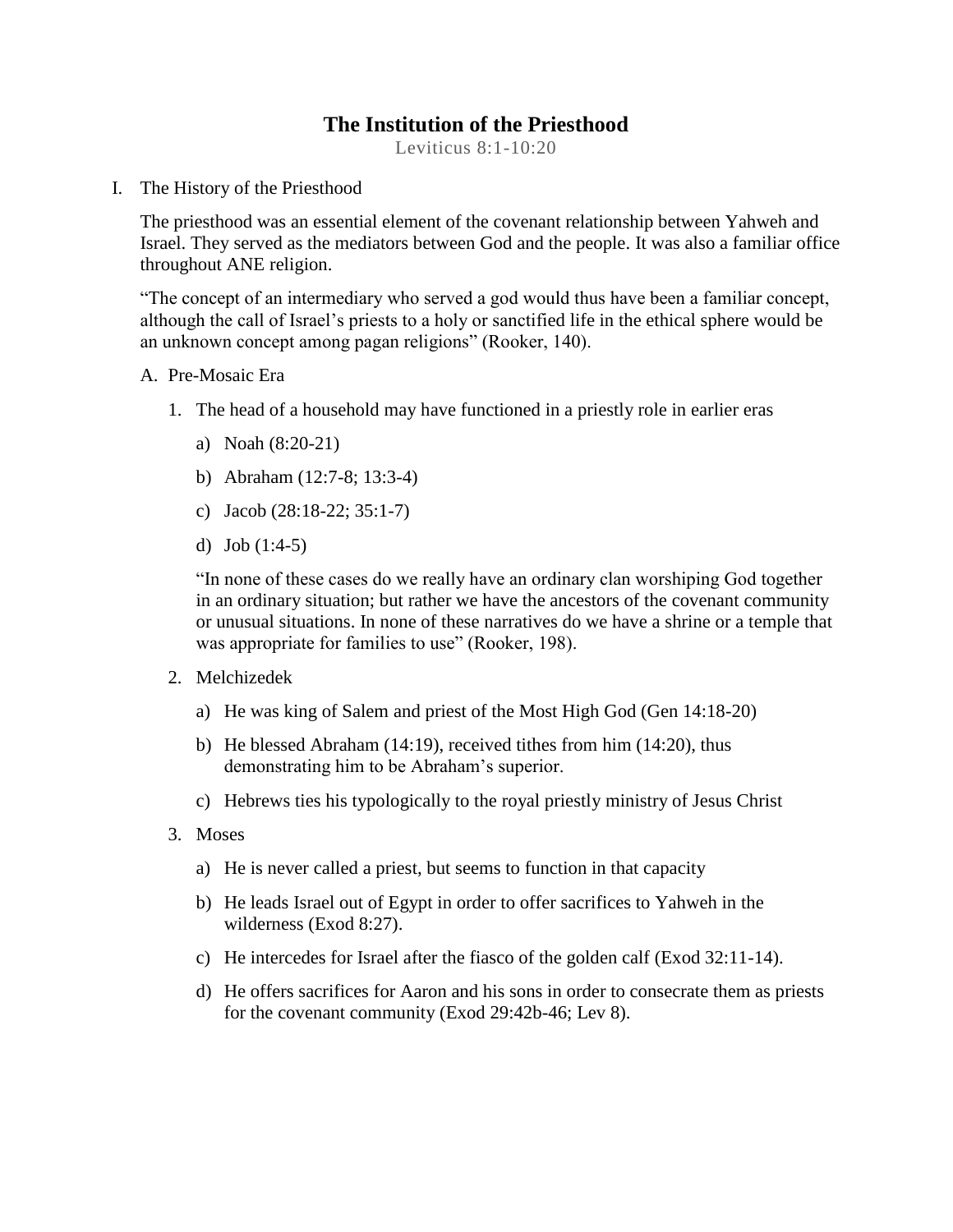4. The Levitical Priesthood

"The main functions of priestly service were designed to bring about sanctification by making the people holy before God so that God could dwell with them and they with him" (Ross, 203).

- a) Duties of the priesthood:
	- (1) Seeking God's will for important decisions for the community
	- (2) Teaching the people God's law
	- (3) Offering decisions and answers to the problems of life (Deut 33:9-10; Mal 2:7; Jer 18:18; Ezek 7:26)
	- (4) Making sacrifices for the people
- b) Hierarchy of the priesthood
	- (1) The Nation

Israel as a nation functioned as a "kingdom of priests" (Exod 19:5-6) which mediated between God and the nations.

- (2) The Levites
	- (a) Not all Levites served as priests
	- (b) They assisted the priests and cared for the sanctuary (Num 1:50; 3:28, 32; 8:15; 31:30, 47; 1 Chron 23:25-32)
	- (c) They instructed the people in the law (Neh 8:7, 9; 2 Chron 17:7-9; 35:3)
- (3) The Priests
	- (a) Ordinary priests had to be descendants of Aaron (Exod 28:1, 41; 29:9; Lev 1:5, 7-8, 11; Num 3:10; 18:7)
	- (b) They officiated sacrifices at the tabernacle/temple
	- (c) They summoned the nation to war (Num 10:1-10; 31:6)
	- (d) They announced Israel's feasts
- (4) The High Priest
	- (a) Only one high priest ministered at a time
	- (b) He must be descendants of Aaron through Eleazar
	- (c) He oversaw the entire Levitical organization (Num 3:32)
	- (d) He represented the entire nation and the priesthood before God (Lev 16)
	- (e) The death of the high priest marked the end of an important epoch in Israelite history (Num 35:25, 28, 32)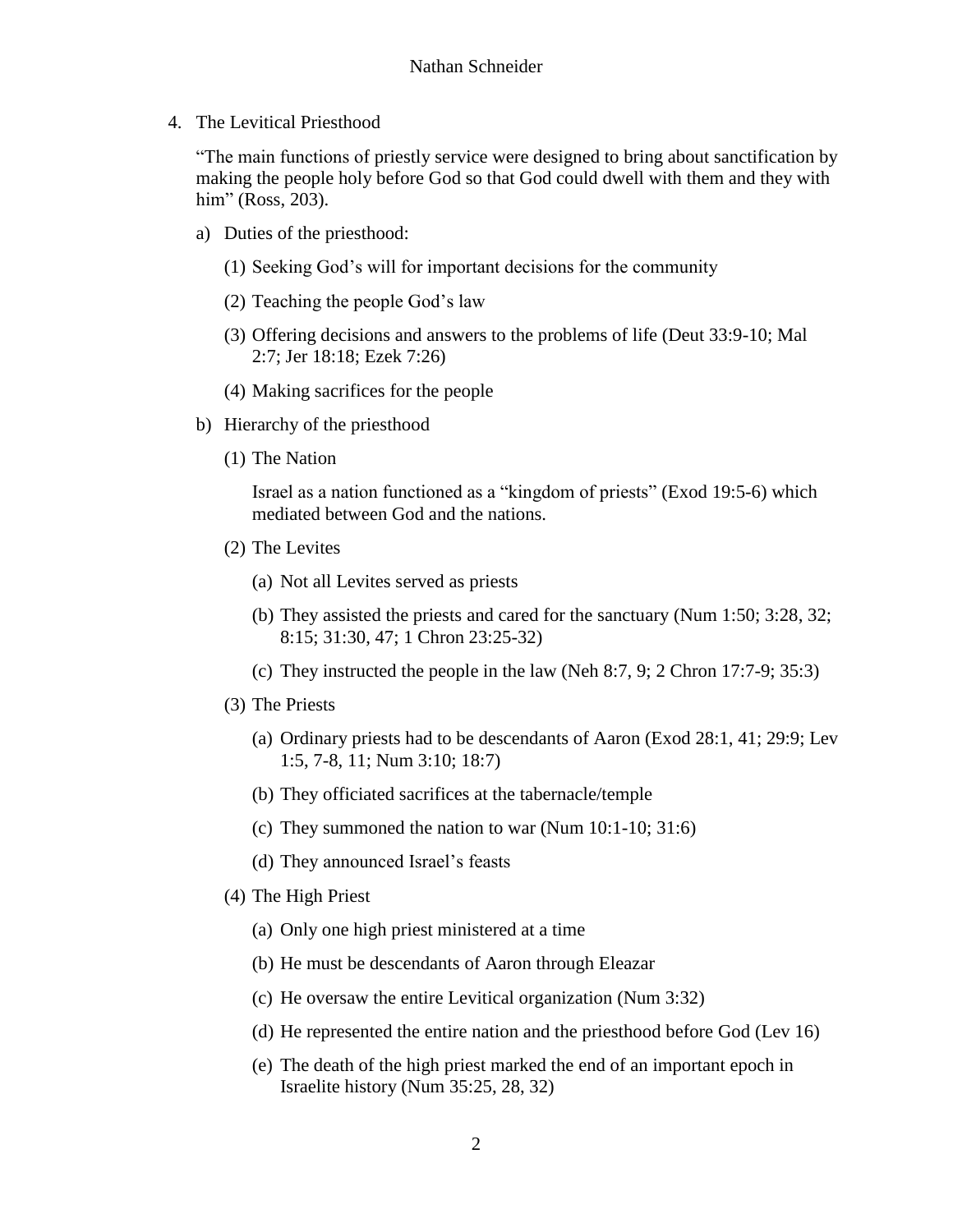#### II. Exposition

- A. The Ordination of the Priesthood (8:1-36)
	- 1. Public ceremony (8:1-4)
		- a) "Then Yahweh spoke to Moses" is a formulaic introduction throughout Leviticus which marks a new section (cf. Lev 1:1; 4:1; 5:14; 6:1, 8, 19, 24; 7:22, 28; 11:1; 12:1; 13:1; 14:1; 15:1; etc.).
		- b) The reference to the various priestly garments and offerings directly reflects the instructions given to Moses concerning the ordination of the priesthood in Exodus 29. In fact, Leviticus 8 records the direct fulfillment of those instructions, and the language throughout directly quotes or eludes to those instructions.
		- c) Moses, Aaron, and Aaron's sons are the key participants in this ceremony.
			- (1) Moses acts as priest, carrying out the rituals prescribed in Exodus 29 and Leviticus 1-7.
			- (2) Aaron and his sons take up the role of laity, performing those functions usually assigned to the ordinary worshiper.
			- (3) This is necessary since Aaron and his sons are not yet ordained and thus are not yet qualified to perform these functions. They must first be cleansed, anointed, atoned, and the tabernacle purified before they can begin their roles as divine-human mediators.
		- d) Twice, the text mentions that "[all] the congregation" was assembled at the entrance of the Meeting Tent.
			- (1) Some commentators suggest that only the elders or leaders of the congregation were present as representatives of the people. However, since the elders are specifically mentioned in 9:1, it may be preferable to view this as the full assembly of the people.
			- (2) The point of assembling the congregation is that the priesthood, and especially the high priest, was the most important person in the nation. For this reason, his ordination was done publically.
		- e) "And Moses did as Yahweh commanded him" is an important refrain throughout chs. 8-9 and occurs in rhythmic fashion (8:4, 9, 13, 17, 21, 29, 36; 9:5, 7, 10, 21).
			- (1) This links the events with what Moses was commanded to do in Exodus 29.
			- (2) More strategically, it stresses the absolute obedience of Moses and Aaron throughout these important events.
	- 2. Priestly garments (8:5-9)
		- a) Divine command (8:5)

Moses directly addresses the congregation—his focus is public. He wants them to recognize that the actions he is performing come directly from Yahweh.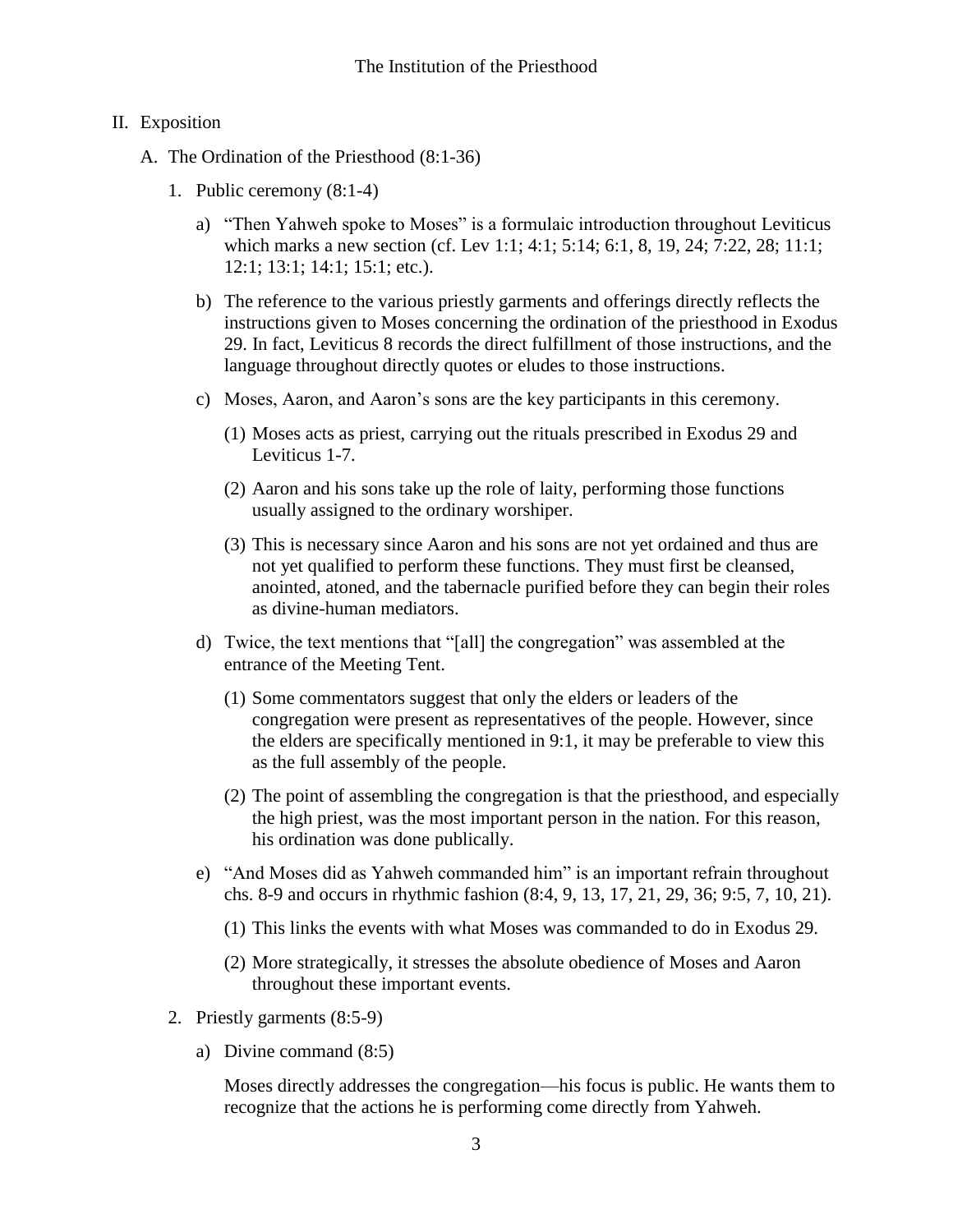b) Ceremonial washing (8:6)

Moses washes Aaron and his sons with water. Most likely, the entire body was washed with water, which was symbolic of spiritual cleansing. It was an outward rite which represented an individual's desire for inner spiritual cleansing (cf. Ps 24:4; 73:13; Isa 1:16).

c) Aaron's garments (8:7-9)

Priests were set apart from laity by a prescribed uniform which stressed the dignity and solemnity of their office (cf. Exod 28:2). In the case of the high priest, these garments were even more intricate than those of his sons, which stressed the significance of his particularly office.

The priestly garments are described in full detail in Exodus 28-29.

(1) Coat

This was actually an undergarment, like a shirt, which usually reached past the waist. This garment was worn by laymen and regular priests as well. This particular shirt was made of fine linen (Exod 28:5).

(2) Sash

The sash was made of linen and served as a belt which wrapped around the waist, binding up the shirt close to the body so that it would not hinder movement under the outer robe.

(3) Robe

The robe was the main outer garment which stretched down past the knees. It was made of blue, and was embroidered with blue, purple, and scarlet pomegranates and gold bells at the hem which allowed his movements to be heard while behind the veil in the most holy place (Exod 28:31-35).

(4) Ephod

The ephod was similar to an apron, which covered from the chest to the thighs, and attached to the body with two shoulder pieces. It was made of gold, blue, purple, scarlet, and fine twisted linen (Exod 28:6-7). On its shoulders were set in gold filigree two onyx stones on which the names of the twelve tribes of Israel were engraved so that the high priest would "bear their names before Yahweh" (28:9-14).

(5) Band

A waistband wrapped around the ephod, keeping it tight to the body. It was also made of gold, blue, purple, scarlet, and fine twisted linen (Exod 28:8).

(6) Breastpiece

The breastpiece was a piece of linen in like kind to the ephod and the waistband, roughly 9 inches square. Set in the breastpiece were four rows of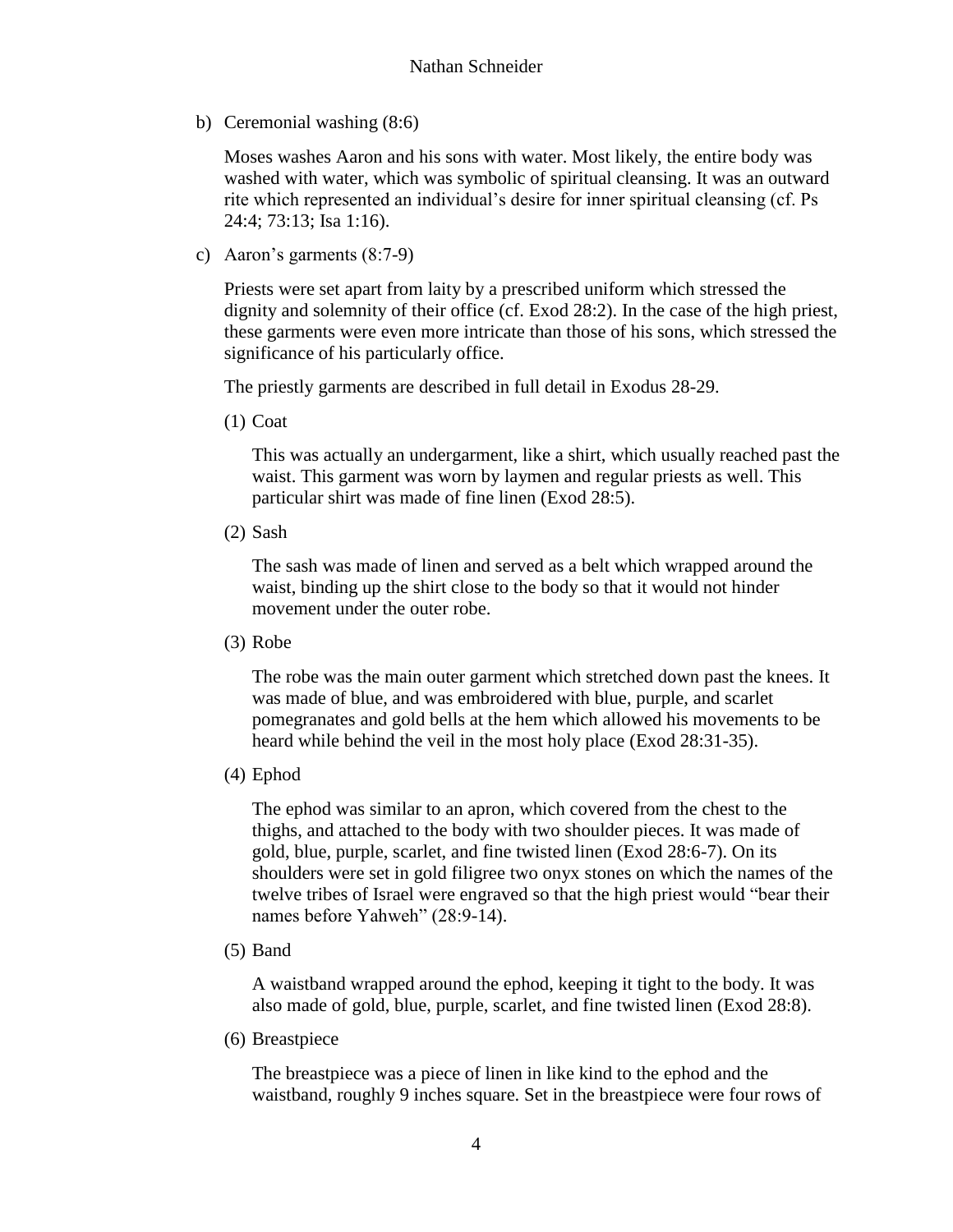three stones, each different, representing the names of the twelve Israelite tribes (Exod 28:15-21). The breastpiece was attached to the ephod with braided cords made of pure gold, with gold rings at the ends (28:22-28).

The breastpiece is called "a breastpiece of judgment" or "breastpiece of decision," which indicates its purpose. Not only was it important for the high priest in bearing the names of Israel's tribes before Yahweh, but it also held the Urim and Thummim (see below).

The breastpiece was the most important garment, and more than any other piece distinguished the high priest from the rest of the priesthood. It symbolized the unity of the nation as well as its dependence of the ministry of the high priest.

(7) Urim and Thummim

Not much is known about these items, including their size, color, or material, although they seemed to be familiar to Moses and the people. They were held in a pocket in the breastpiece, and apparently were used to determine the will of God on matters that were beyond human knowledge.

The best example of their use appears in 1 Samuel 14:36-42 where they are used to identify Jonathan as the one who broke Saul's orders. The best evidence indicates that their use in such matters began to wane after the Davidic period, when prophetic oracles became more common.

(8) Turban

The turban was perhaps more of a turban-like headband which wrapped around the forehead, made of wrapped linen.

(9) Gold plate

The gold plate was attached to the turban with blue cord so that it was positioned over the forehead. It was engraved with the phrase, "Holiness to Yahweh" (Exod 28:36-37). In Exodus 29:6 and Leviticus 8:9 it is called "the holy crown" or "holy diadem," and was particularly important in that it symbolized Aaron's acceptable representation of Israel before Yahweh (28:38).

3. Priestly anointing (8:10-13)

Anointing with oil was an act by which something or someone was "consecrated" set apart—to divine service (cf. Lev 8:10). The term is the same as what is commonly translated "made holy" or "sanctified," and indicates the transfer of something to a state of holiness for dedicated use before God.

a) Anointing of the tabernacle (8:10-12)

Moses first anoints the tabernacle and everything in it, including the altar, the utensils, and bronze basin, etc. By doing so, the tabernacle was made a holy place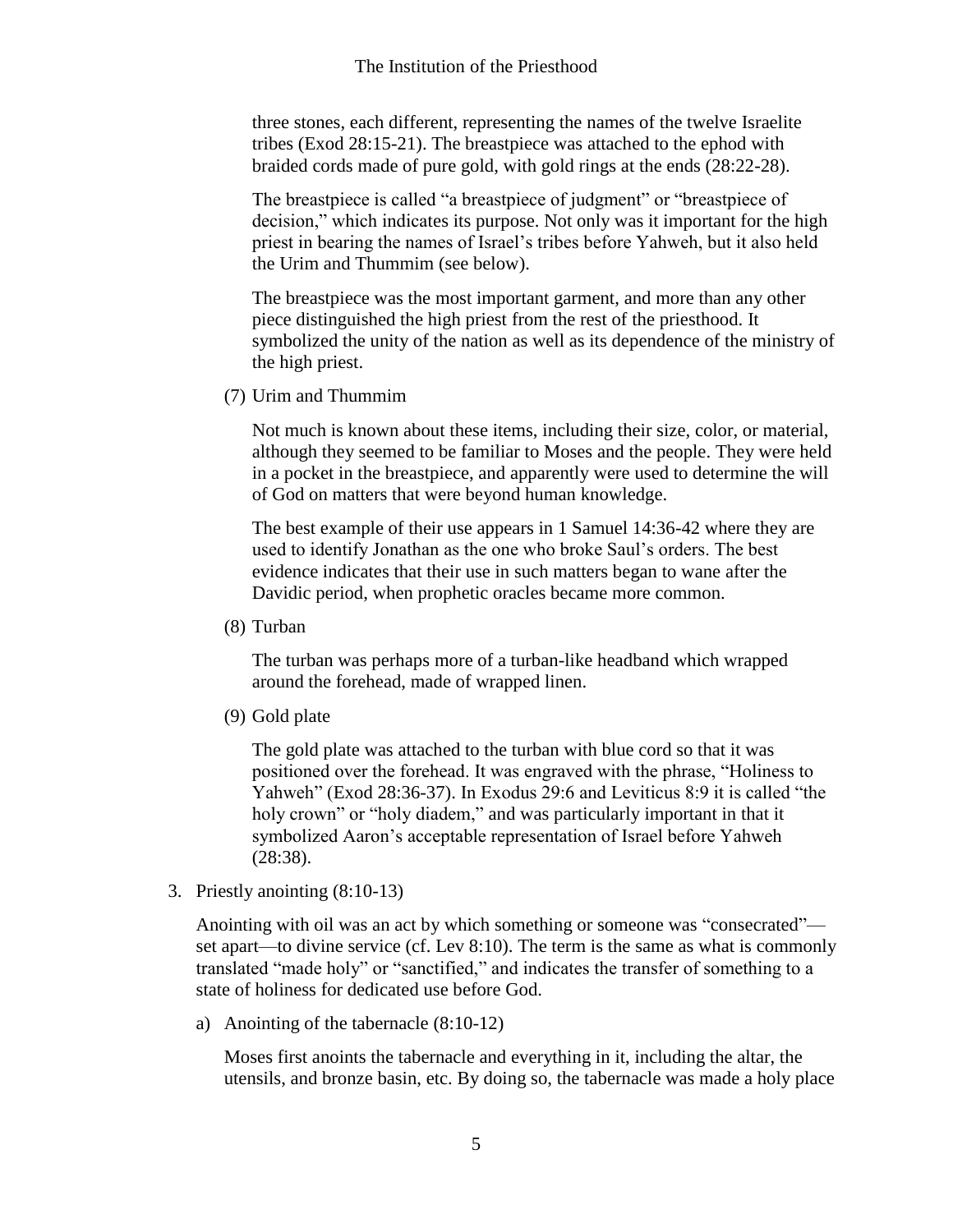#### Nathan Schneider

where no common individual could enter, and whose utensils could only be utilized by those who were likewise consecrated and thus in a state of holiness.

b) Anointing of Aaron (8:13)

Next, Moses poured the anointing oil over Aaron's head, setting him apart for special service. Psalm 133:2 captures the joy of national and brotherly unity in the depiction of this momentous occasion.

The anointing oil was also heavily connected theologically with the empowering ministry of the Holy Spirit (1 Sam 10:1; 16:13; Isa 61:1; Zech 4:1-6).

c) Garments of Aaron's sons

Moses then fits Aaron's sons with their priestly garments. These were similar to Aaron's clothing, but lacked some of the vestments that distinguished the high priest from the others.

4. Sin offering (8:14-17)

The sin offering is offered in accordance with the instructions given in Exodus 29 and Leviticus 4. However, some peculiarities occur.

- a) Moses acts as priest, while Aaron and his sons fill the role of the laity.
- b) Aaron and his sons laid their hands on the bull's head, and Aaron slaughtered it.
- c) Unlike the sin offering for the high priest, Moses applies the bull's blood to the horns of the altar of burnt offering rather than the altar of incense.
	- (1) Perhaps this is due to the fact that the contamination of sin had not yet penetrated into the holy place.
	- (2) Most likely, the altar had to be purified before a burnt offering could be offered.
- d) The blood of the bull was applied to "purify"—literally, "de-sin" the altar, decontaminating it from impurities, which is consistent with the function of the sin offering.
- e) The rest of the blood was then poured out at the base of the altar to "consecrate it" (i.e., set it apart) and thus "make atonement for it" (i.e., cleanse it).
- f) The fat was burned on the altar, along with the liver and kidneys.
- g) The rest of the animal was burned outside the camp, in accordance with sin offerings for the high priest and the congregation.
- 5. Burnt offering (8:18-21)

The burnt offering was presented in strict accordance with the regulations found in Leviticus 1. The result was that it formed "a pleasing aroma" to Yahweh. It's function, as outlined in Leviticus 1, was to atone for general sin so that Aaron and his sons would find acceptance before Yahweh.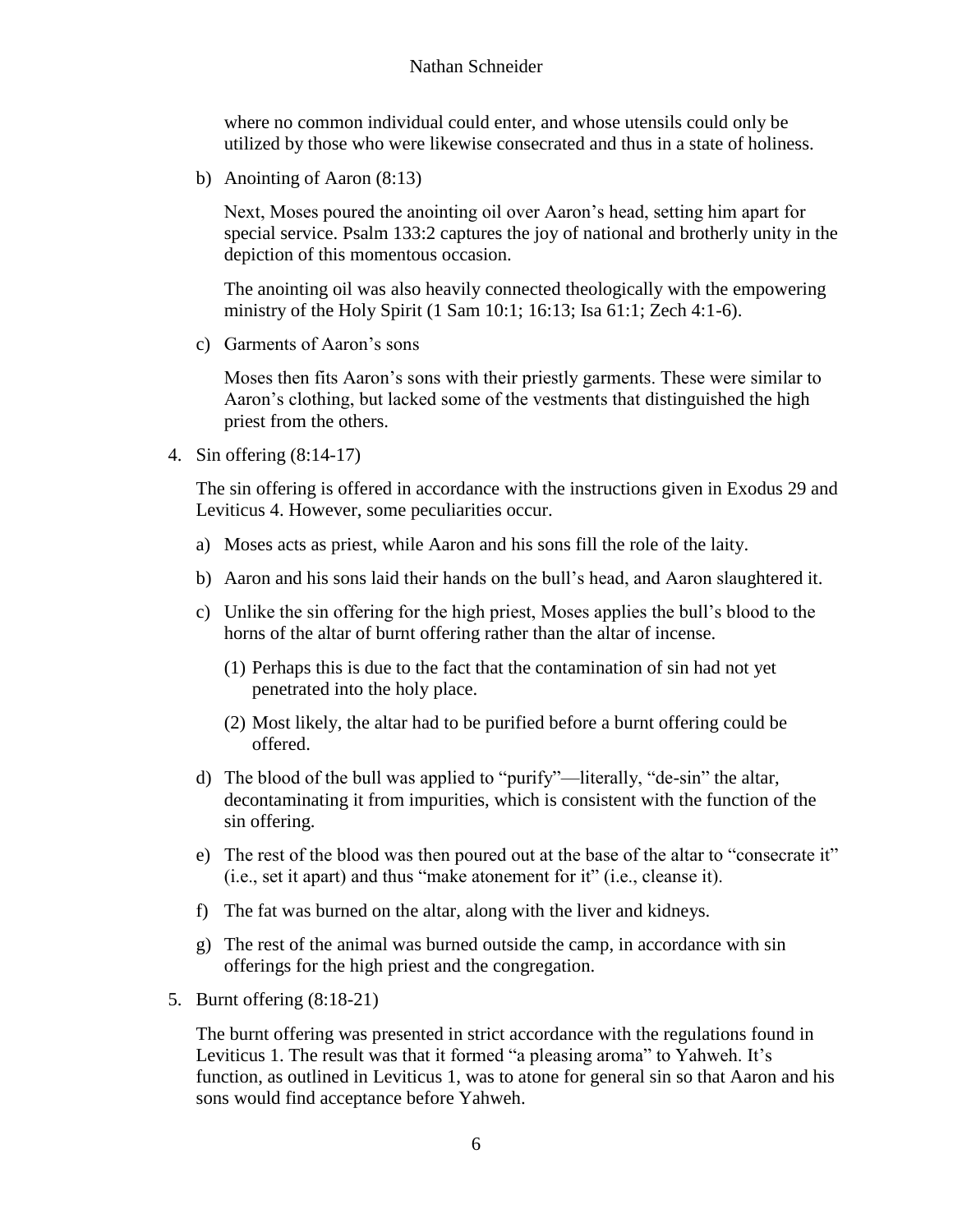6. Ordination offering (8:22-30)

The premiere offering of this ordination ceremony is the ordination offering, which appears to be a special kind of peace offering.

- a) The blood of the ram was applied by Moses to the right earlobe, right thumb, and right big toe of Aaron and his sons.
- b) "The priest must have consecrated ears ever to listen to God's holy voice; consecrated hands at all times to do holy deeds; and consecrated feet to walk evermore in holy ways" (Dillman, 465).
- c) "The application of blood to these parts covered what they heard, what they handled, where they went; it meant that in all their activities they were supposed to be set apart by the blood. Being a priest involved total sanctification of life—a holy lifestyle. This is confirmed by the sprinkling of oil and blood (8:30). There was not separation between sacred and secular; the priest was never off duty" (Ross, 213).
- d) The fat, liver, kidneys, and right thigh were placed in Aaron's hands, along with several types of grain offerings, and presented as a wave offering to Yahweh before being burned on the altar.
- e) The right breast was taken by Moses as the officiating priest, presented as a wave offering, and eaten by him.
- f) Normally, the officiating priest would receive the right thigh and breast as his allotted portion. "On this occasion the right thigh was included in God's portion burned on the altar (v. 25). Perhaps this distribution of the priestly perquisites represents the idea that the ordination of Aaron is carried out jointly by God and Moses" (Wenham, 142).
- g) Finally, Moses took a mixture of the blood of the ordination ram and the anointing oil and sprinkled it on Aaron and his sons' garments in an act reminiscent of the blood of the peace offering sprinkled on the people to initiate the covenant in Exodus 24. Like the rest of the holy things sprinkled in the tabernacle, so too are Aaron and his sons sprinkled and set apart for holy use.
- 7. Days of fulfillment (8:31-36)
	- a) The ordination of Aaron and his sons lasted for seven days, in which time they had to remain in the Meeting Tent.
	- b) They boiled the meat of the ordination offering and ate it only on that day. The rest had to be burned.
	- c) There is an assumption that perhaps an ordination offering was presented on each of the seven days in order to provide Aaron and his sons with food throughout the period.
	- d) Seven days of purification were also required in cases of skin diseases and bodily discharges (Lev 14:8ff; 15:13-14, 28-29).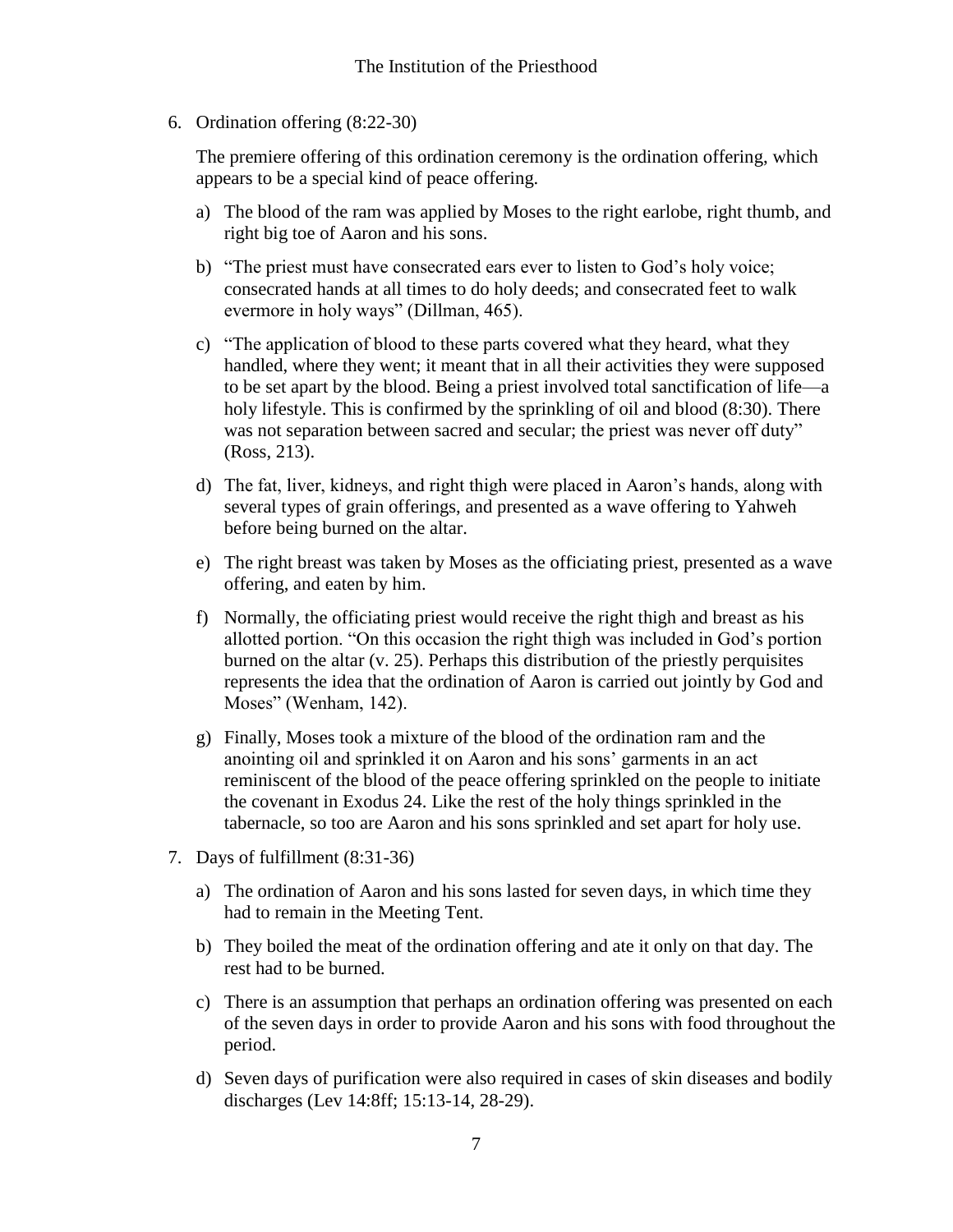- e) "A man may defile himself in a moment, but sanctification and the removal of uncleanness is generally a slower process" (Wenham, 144).
- B. Inauguration of Sacrificial Worship (9:1-24)

With the ordination ceremony complete, Aaron and his sons are now fully ordained priests able to carry out their mediatory responsibilities. Chapter 9 is another momentous event where they execute their first official sacrificial offerings. The details in this chapter are purposely repetitive. They reemphasize the fact that Aaron and his sons performed everything according to the regulations detailed in chapters 1-7.

- 1. Moses' instructions to Aaron and the elders (9:1-7)
	- a) The eighth day marks the end of the ordination period for Aaron and his sons. They have been confined to the Meeting Tent for seven days.
	- b) Moses' instructions pertain not only to Aaron, but to the people as a whole. The animals to be offered (bull, ram, goat, calf, lamb, ox, grain offering) represent every category of sacrificial animal mentioned in chapters 1-7 except for birds.
	- c) "Jewish commentators have long noted the irony of this command to Aaron. The first sacrifice he has to offer is a calf, as if to atone for his sin in making the golden calf (Exod. 32), while the ram for the burnt offering recalls the same animal offered by Abraham instead of Isaac (Gen. 22)" (Wenham, 148).
	- d) Aaron is instructed to present offerings for himself and for the people. The interesting thing is that his offerings not only atone for him, but for the people as well. His role as high priest was so important that his own atoning sacrifices effected the atonement of the people (9:7).
	- e) The purpose of these offerings is stated twice: "so that the glory of Yahweh may appear to you" (9:4, 6). These offerings came with a promise that God would make is presence known to his people. *This reinforces the central significance of the priesthood and the sacrificial system. Both allowed God's manifest present to dwell with his people.*
- 2. Aaron presents his offerings (9:8-14)

Even though sin offerings and burnt offerings had already been presented on Aaron's behalf during his ordination, now Aaron and his sons must make their own offerings. "His action in carrying out these sacrifices served as a public admission of his own sinfulness and need for forgiveness" (Wenham, 149).

a) Aaron's sin offering (9:8-11)

Aaron and his sons participate in offering the sin offering. Once again, the sin offering here appears to be a composite ritual of the sin offering for laity and priest. While the blood applied to the horns of the altar of burnt offering (rather than the altar of incense; see the note on the sin offering for 8:14-17), the carcass of the animal was burned outside the camp.

b) Aaron's burnt offering (9:12-14)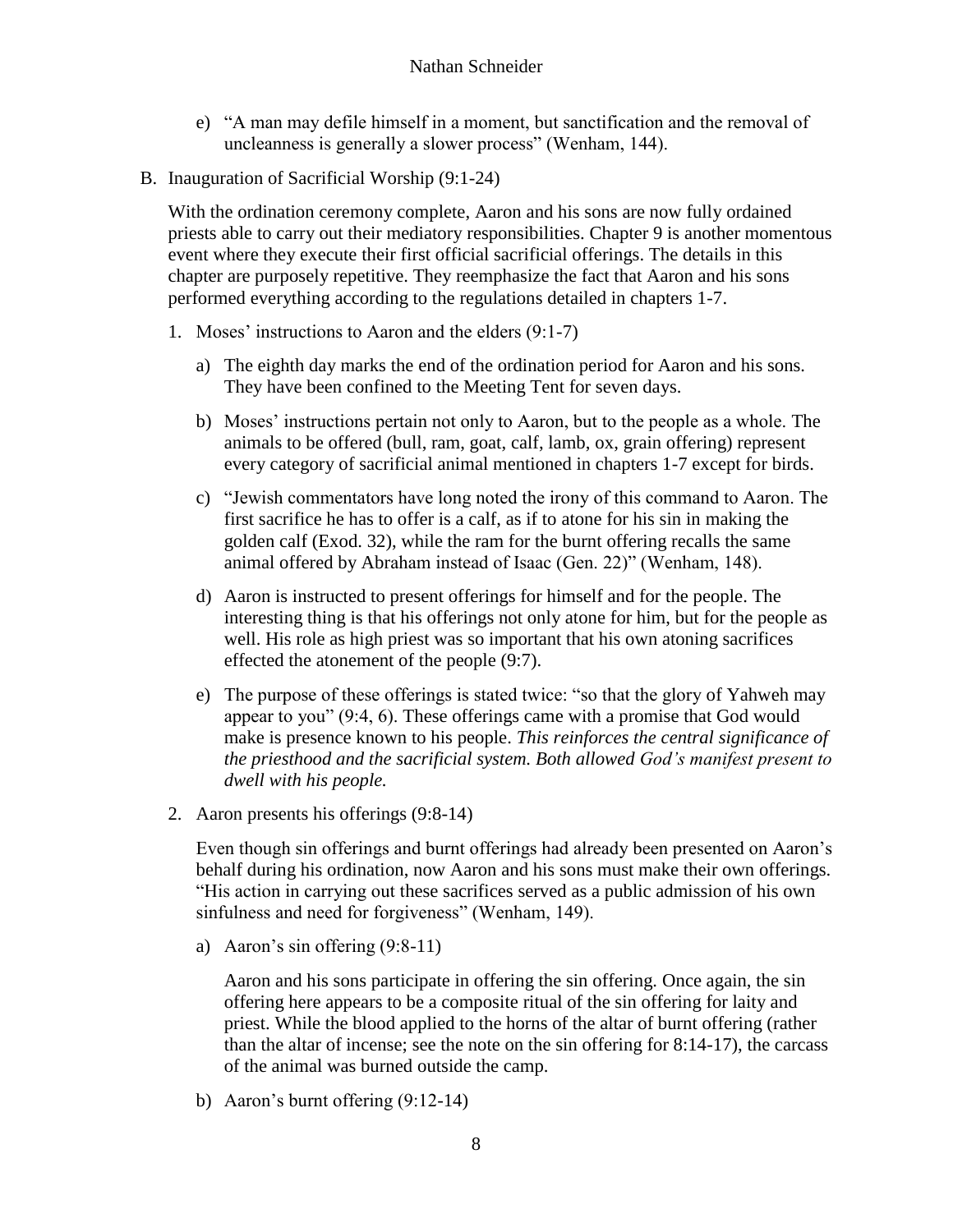The burnt offering was executed exactly as prescribed in chapter 1. Aaron manipulated the blood while his sons butchered the animal.

3. Aaron presents the people's offerings (9:15-21)

Having presented offerings on his own behalf, Aaron now presents the sacrifices for the people. Every type of offering is presented except for the guilt offering, which was restricted to specific transgressions. They involved almost every category of sacrificial animal.

"This indicates that the purpose of these sacrifices was not to atone for specific sins, but for the general sinfulness of the nation, to dedicate the whole people to the worship of God according to his appointed means, and to pray for God's blessing on them" (Wenham, 149).

a) The people's sin offering (9:15)

The first sacrifice offered for the people was a sin offering, which functioned to purify the altar and the tabernacle. The phrase, "and offered it as a sin offering" literally reads, "and decontaminated with it." The details of how it was offered are not stated, but the text explains that it was done "like the first one," meaning Aaron's sin offering (9:8-11).

b) The people's burnt offering (9:16)

A very brief explanation is offered for the people's burnt offering. The inclusion of the phrase "according to the rule" intentionally emphasizes the obedience of Aaron to perform this sacrifice in accordance with the instructions outlined in chapter 1.

c) The people's grain offering (9:17)

The grain offering proceeded following the burnt offering, as it regularly served to complete the meal offering by accompanying the meat of the burnt offering with bread. The exact details are abbreviated, but the reader understands that all has been done in accordance with the sacrificial regulations in chapter 2.

d) The people's peace offerings (9:18-21)

Two peace offerings are presented, consisting of an ox and a ram—certainly not enough to feed all the people. But the point of these particular peace offerings is not to provide a meal but to emphasize the fellowship that the people have with Yahweh. Special detail is provided for how Aaron and his sons burned the fat and offered the right breast and thigh as a wave offering.

4. Yahweh appears to the people (9:22-24)

The intended goal of presenting these sacrifices is that Yahweh might appear to the people and make his presence known to them (9:4, 6). The chapter ends by emphasizing that the details executed throughout this event and the obedience of Aaron and his sons had the desired effect.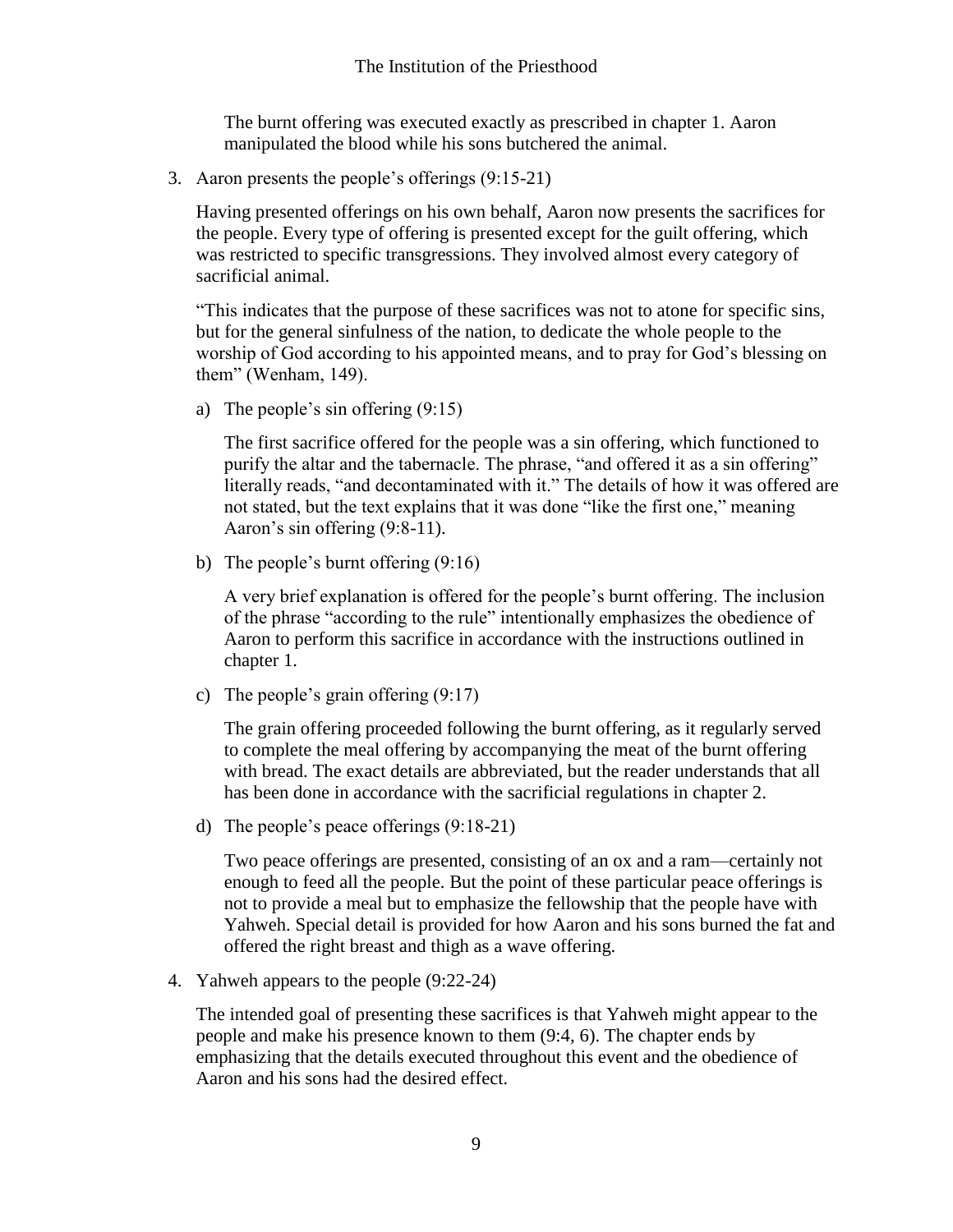- a) After presenting the people's offerings, Aaron blesses the people while still in his elevated position where he stood to set the sacrifices on the fire.
- b) "The announcement of blessing upon the people by the priest is part of the mediating role performed by the priests for the nation of Israel" (Rooker, 153).
- c) The contents of his blessing are not provided, but many commentators suggest that Numbers 6:23ff provides a likely basis for his blessing of the people.
- d) After he descended from the altar, he entered into the Meeting Tent with Moses, presumably to entreat Yahweh to appear to the people as his promised. The significance of this is that it "demonstrated that the role of mediating for the people was being passed from Moses to Aaron" (Rooker, 154).
- e) Moses and Aaron exited the Meeting Tent and together they blessed the people the second occurrence of blessing in two verses.
- f) Yahweh's glory appeared to the people in the form of fire that went out from the Meeting Tent (lit., "from the presence of Yahweh") and completely consumed the burnt offering that was still burning on the altar.
- g) The people responded with shock, shouting out in utter surprise and falling on their faces in fear. This response is similar to other times when God consumed offerings the offerings with supernatural fire (Judg 13:15ff; 2 Chron 7:1ff; 1 Kgs 18:38ff).
- h) This divine response underscores the overall point of chapter 9—that Aaron and his sons performed their priestly duties exactly as they were commanded—and prepares the reader for the shocking events to unfold in the very next chapter.
- C. The Judgment of Nadab and Abihu (10:1-20)

In ch. 10, several important elements come together to culminate and conclude this important section on the installation of Israel's priesthood. First, the initial incident involving Aaron's sons and its aftermath demonstrate that even Israel's own representatives before God—the priests—are not immune to sin or judgment. Second, the chapter clarifies several critical aspects of priestly responsibility to the people and to God. Third, there is encouraged in this text that despite the failings of Nadab and Abihu, Aaron's status as high priest is reaffirmed—all is not lost.

- 1. The judgment of Nadab and Abihu (10:1-7)
	- a) Their  $sin(10:1)$ 
		- (1) The syntax of opening phrase connects the events of 10:1-7 with the immediately preceding section. In fact, based on Moses' instructions in 10:12- 18 concerning the priestly portions to the grain and peace offerings, it seems that the incident in 10:1-2 may have happened immediately following Aaron and Moses' blessing of the people and the subsequent appearance of Yahweh's fire in 9:24. In other words, Nadab and Abihu proceeded with their firepans and incense before Aaron and his sons even had a chance to eat their priestly portions.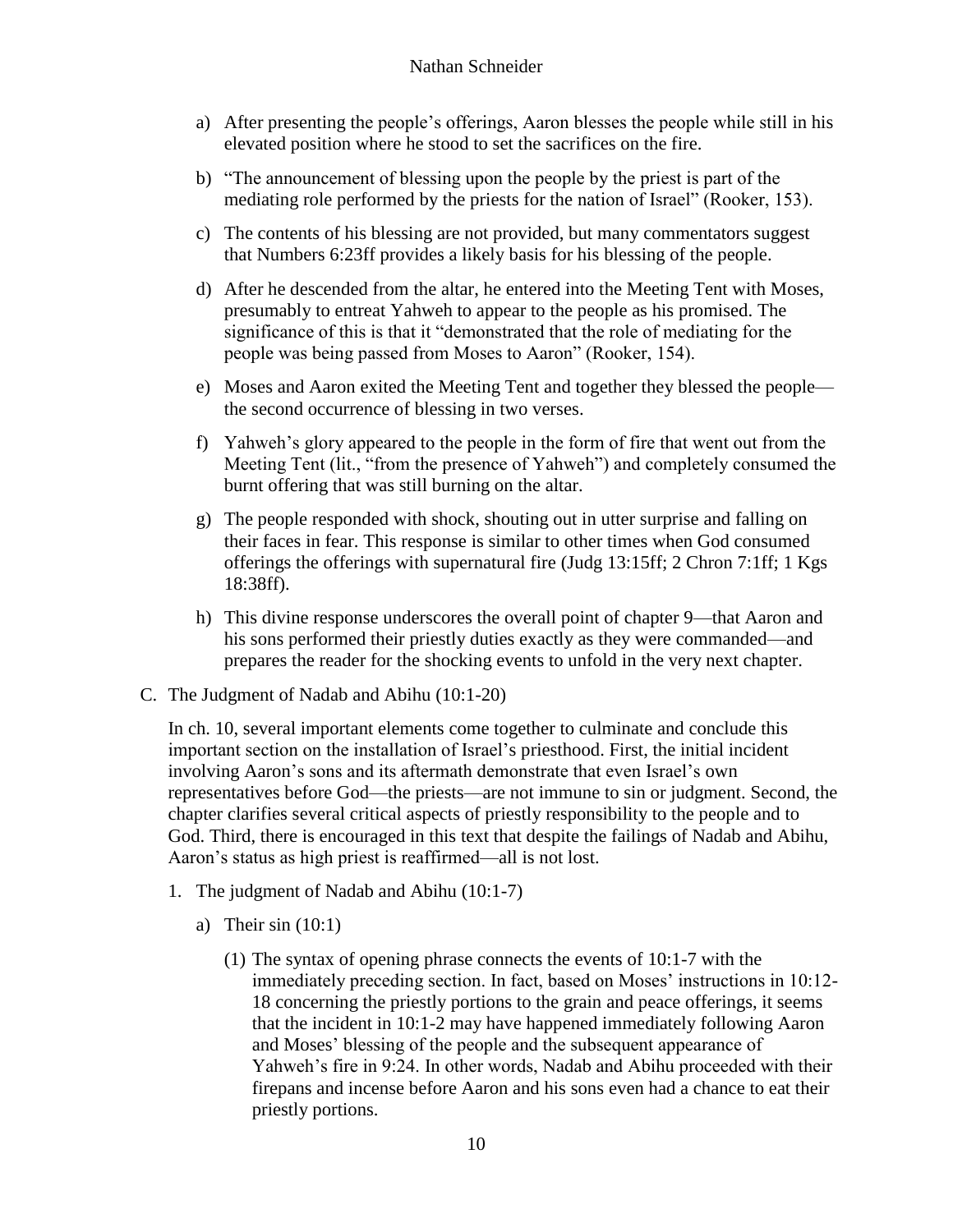- (2) This verse demonstrates a highly composed literary and rhetorical strategy:
	- (a) The first half of the verse utilizes words used throughout chs. 8-9 to denote priestly activities—"took" (8:15, 16, 23, 25; 9:2, 15), "put" (8:15, 24; 9:9), "placed" (9:20; cf. 8:8-9, 26), "offered" (8:18, 22; 9:2, 9, 15, 16, 17).
	- (b) When the phrase "unauthorized fire…which he had not commanded them" appears, it diverges dramatically from the established pattern of Aaron and his sons' full obedience established throughout chs. 8-9.
	- (c) "Every step they take is in obedience to a divine command directly given or mediated by Moses. Both chapters open with such a word (v. 2). But the action in ch. 10 commences without any divine directives. In language very reminiscent of ch. 8 we learn of Nadab and Abihu taking the initiative themselves. The alert listener or reader at once senses that there is something wrong. This scene does not begin like the previous two. It is structured differently" (Wenham, 134).
- (3) Nadab and Abihu were Aaron's two eldest sons (Exod 6:23). They had accompanied Aaron and Moses up Mount Sinai (Exod 24:1), and had just been ordained as priests. In fact, that morning they had literally just completed their seven-day period of consecration as priests.
- (4) The two priests took their "censors" (or "fire pans"), which were specific priestly vessels used for carrying burning embers and ash during tabernacle service. They put on these burning coals incense, which was a mixture of aromatic spices and oils which were vaporized by the heat from the glowing embers.
- (5) Offering incense before Yahweh was a priestly prerogative.
	- (a) The priests presented incense on the altar of incense in the tabernacle, and its use in the tabernacle came under specific regulations, including the recipe used and the times it was offered (cf. Exod 30:7-10).
	- (b) In Num 16:16-19, Moses used censors and incense to distinguish the true priestly line of Aaron from the Korahites, who were challenging the legitimacy of the Aaronic priesthood.
	- (c) In Num 16:46-49, Aaron used his censor and incense to stop a devastating plague that was sweeping through the congregation after they sided with the Korahites.
- (6) However, in this instance, the text indicates that Nadab and Abihu offered "unauthorized fire…which he had not commanded them."
	- (a) "Unauthorized" is the term hr"z" (*zārāh*), which literally means "strange". It appears 80x in the OT and can refer to unauthorized persons such as non-Aaronites, non-Levites, or non-Israelites, or to that which is prohibited or illegitimate.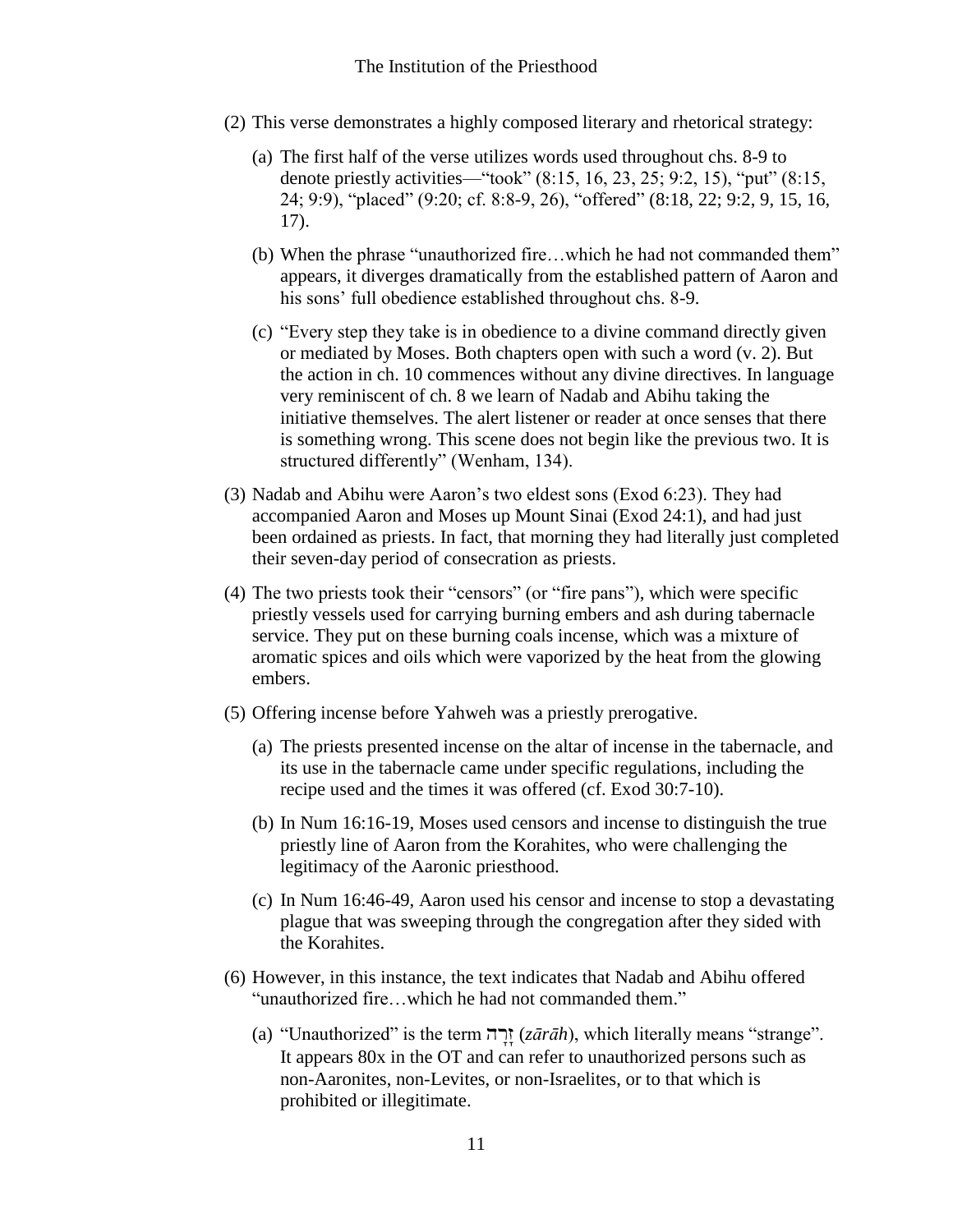(b) The negative statement comes as a shock after the repeated emphasis on the obedience of Aaron and his sons.

## *EXCURSUS: What was the sin of Nadab and Abihu?*

It is safe to say that no adequate explanation has yet been given to explain the nature of Nadab and Abihu's sin. The meaning of the phrase "strange fire" remains one of the most elusive and debated interpretive issues in OT studies. Ancient Jewish rabbinic interpreters identified no less than 12 possible explanations, revealing that the text's difficulties go back far before the advent of modern historical critical scholarship. Of course, not all of these explanations have endured exegetical scrutiny, but several still remain as recurrent explanations.

### **1.** *They offered incense at the wrong time of day*

Exodus 30:7-8 instructs the high priest to burn incense on the altar in the tabernacle every morning and evening. Perhaps Nadab and Abihu were judged because they offered incense at an unauthorized time.

### **2.** *They offered the wrong kind of incense*

Exodus 30:9 prohibits the use of any "unauthorized incense." This same term is used in 10:1, providing a strong connection between Exod 30:9 and Lev 10:1. The specific blend of spices burned on the altar of incense is detailed in Exod 30:34-38, and was used exclusively in the tabernacle. It may be that Nadab and Abihu brought a foreign or unauthorized blend of incense to burn before Yahweh.

#### **3.** *They attempted to enter the Most Holy place*

Leviticus 16:1-2 specifically references the deaths of Nadab and Abihu before instructing Aaron not to enter the Most Holy place at any time. Leviticus 16:12-13 discusses how the high priest used his fire pan to bring coals into the tabernacle and burn incense on the altar of incense before proceeding behind the veil. This suggests that the deaths of Aaron's sons may have involved their attempting to enter into the Most Holy place, a privilege reserved solely for Israel's high priest (Lev 16:32).

#### **4.** *They tried to usurp the high priest*

Both the offering of incense in the morning and evening (Exod 30:7-8) and entering the Most Holy place were privileges belonging to the high priest, as was entering behind the veil into the Most Holy place (Lev 16:32). The two had just witnessed Aaron and Moses leave the tabernacle and bless the people, and had seen the fire of Yahweh appear in response and consume the sacrifices. They saw the people respond and fall on their faces in fear and worship. Perhaps they took up their own fire pans and incense and attempted to meet with Yahweh in a similar manner, in order to elicit a similar response. By doing so, they would be usurping a privilege belonging solely to their father. "If these two priests had succeeded in exalting themselves over their father and brothers, they would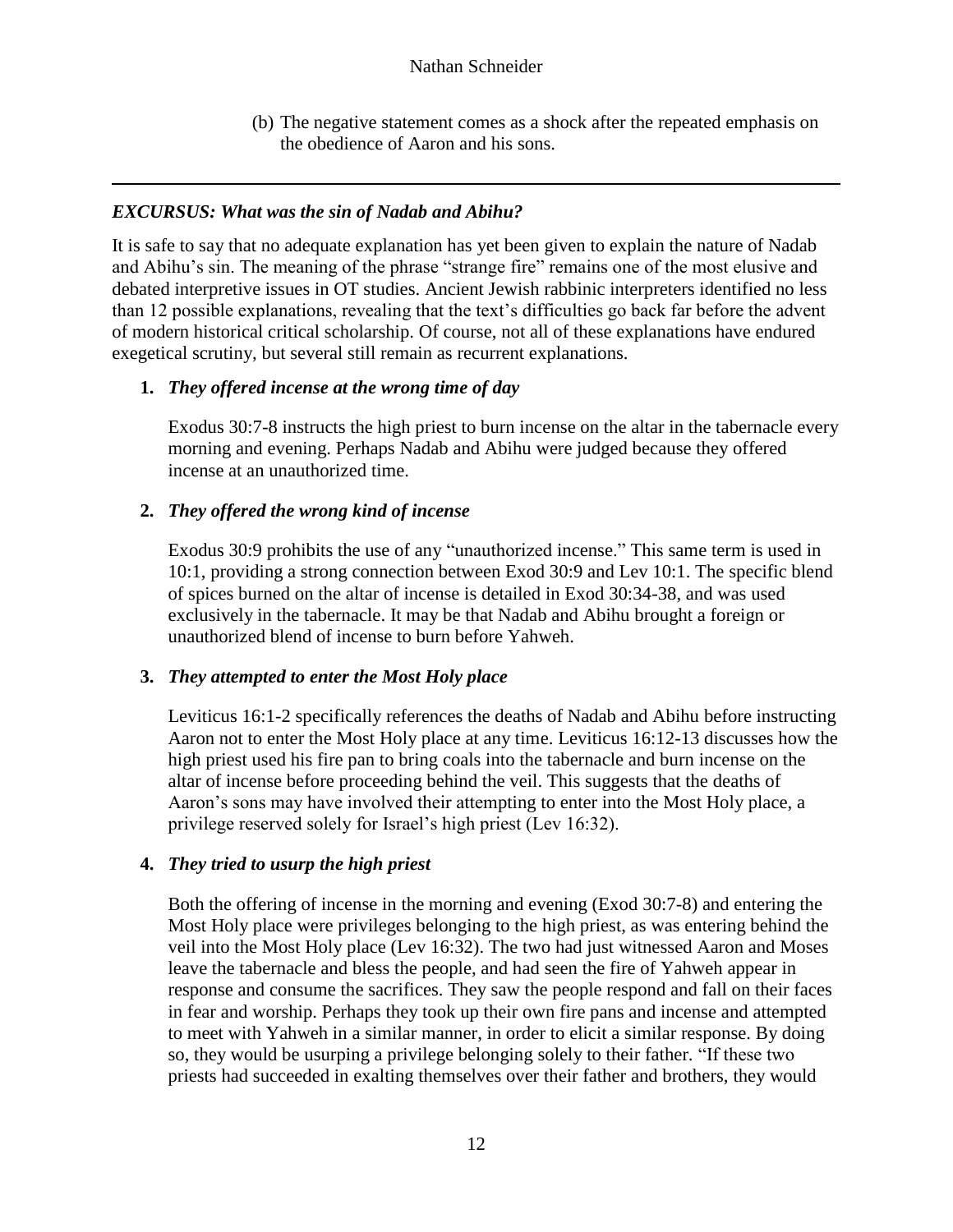have created a deep rift in the priesthood that would have tarnished the true worship of Yahweh at its very inception" (Hartley, 133).

## **5.** *They used the wrong kind of coals*

The text specifically references "strange *fire*" as the issue involved in Nadab and Abihu's sin. Thus, after referencing their deaths in Lev 16:1, Aaron is instructed to use coals from the altar of burnt offering (16:12) before entering the tabernacle and going behind the veil. Thus, perhaps the coals used by Nadab and Abihu came from an unauthorized source—somewhere other than the altar of burnt offering.

Each of these potential explanations has contextual and intertextual support. Judging the motivations of Nadab and Abihu (4) is difficult, as the text gives no hint of their intentions. Nonetheless, the preface to the instructions in ch. 16 seem to have 10:1-2 as a background, giving weight to (3) and (4). Meanwhile, the appearance of "unauthorized" in both Exod 30:9 and Lev 10:1 undergirds (2). Of all these views, (1) seems to be the least likely candidate. In fact, (1) and (2) suffer from one major flaw: they focus on the *incense* used when the text of Lev 10:1 clearly focuses on the *fire* used, which makes (5) perhaps the most likely candidate.

Nonetheless, the ambiguity of the text makes any decision extremely tentative. In fact, it could be that several of these options—the source of the fire, the location, and the motivations the priests—combine to explain what happened.

- b) Their deaths (10:2)
	- (1) The phrase "and fire came out from before the LORD and consumed" first appeared in 9:24 signaling Yahweh's acceptance of the sacrifices appears here. But here, the fire of Yahweh appears as in judgment and consumes the two disobedience priests.
	- (2) A similar event occurs in Num 16:35, when Yahweh executed the 250 men who had offered incense during the Korahite rebellion.
	- (3) Although Nadab and Abihu were "consumed" by the fire, they were not completely burned, as is evident in 10:4 when their bodies are carried away still in their priestly garments.
	- (4) The OT describes Yahweh as a "consuming fire" whose jealousy provokes him to judge those who break his covenant (Deut 4:24) but equally works for the good of his people against their enemies (9:3).
	- (5) Hebrews 12:25-28 admonishes readers to respond in faith to God's message of salvation, which gives grace to render acceptable worship to God, warning that "our God is a consuming fire" (12:29).
- c) God's explanation (10:3)
	- (1) Moses' words give the divine explanation for what has occurred.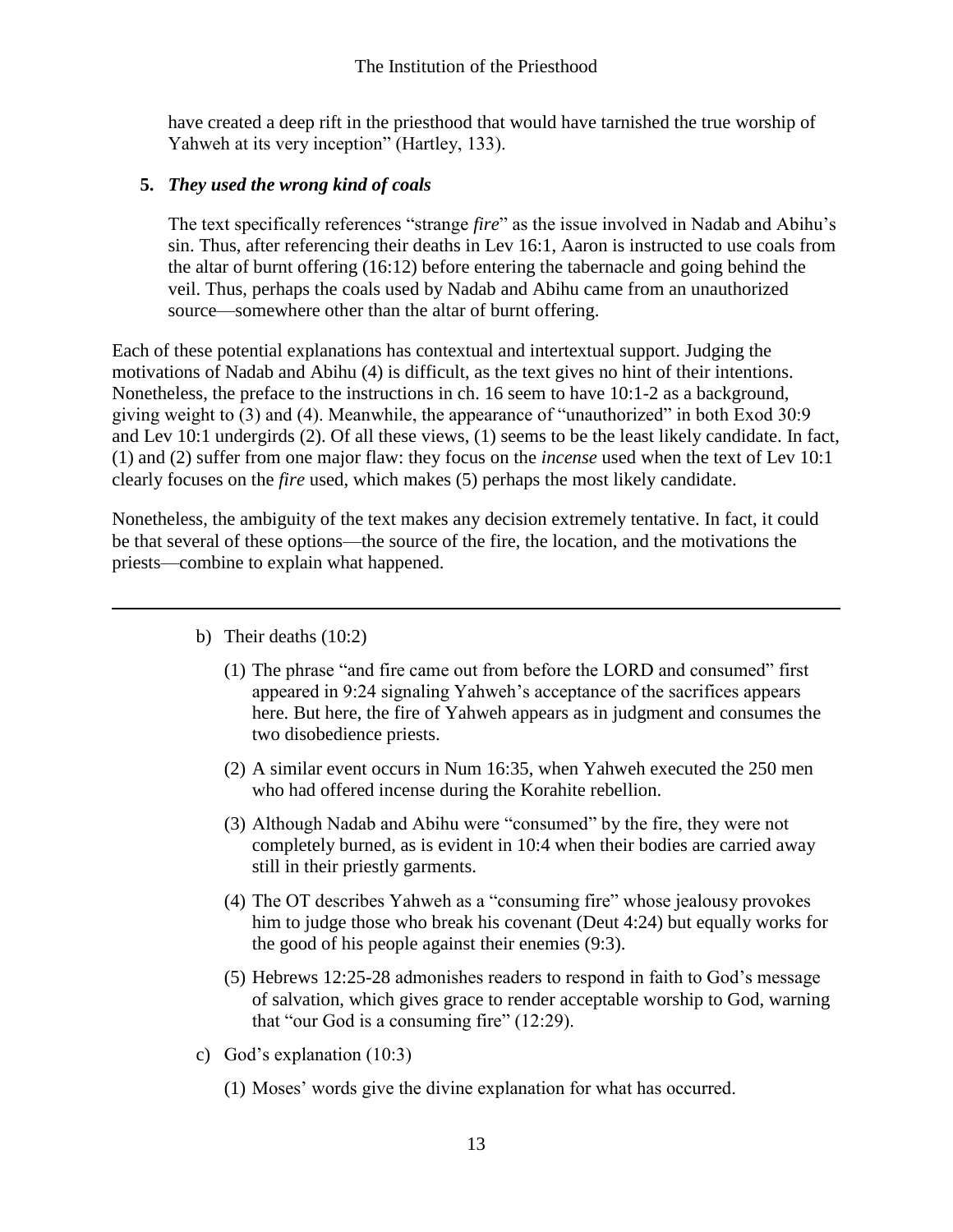- (2) Helpful paraphrases of this verse:
	- (a) "Those who have the privilege of being nearest to God must bear special responsibility to exemplify His holiness and glory" (BKC).
	- (b) "The closer a man is to God, the more attention he must pay to holiness and the glory of God" (Wenham, 156).
- (3) The actions of Nadab and Abihu required Yahweh to demonstrate his holiness through the immediate execution of these priests. They had not treated him as holy, so God demonstrated his holiness to all. And when God demonstrates his holiness—as he did in this event—it results in all the people giving him glory.
- (4) Yahweh's holiness and glory are theologically linked in the OT. Herntrich writes that God's "holiness is his hidden, concealed glory…. But his glory is his holiness revealed" (quoted by Wenham, 156). Similarly, see Isa 6:3, where the intrinsic holiness of God ("holy, holy, holy…") results in his glory filling the earth.
- (5) "If we reflect how holy a thing God's worship is, the enormity of the punishment will by no means offend us. Besides, it was necessary that their religion should be sanctified at its very commencement; for if God had suffered the sons of Aaron to transgress with impunity, they would have afterwards carelessly neglected the whole Law. This, therefore was the reason of such great severity, that the priests should anxiously watch against all profanation" (Calvin, 2:431).
- (6) Aaron's response was appropriate and significant. He remained silent rather than crying out in horror or anger.
- 2. God's instructions to Aaron and his sons (10:4-20)
	- a) Instructions concerning the burial and mourning of Nadab and Abihu (10:4-7)
		- (1) Lev 21ff prohibited priests from contact with corpses, which would defile them. In circumstances where the dead was a close relative, such as a parent or a sibling, a priest (except the high priest) could personally attend to the corpse.
		- (2) However, in this instance, Moses called Mishael and Elzaphan, Aaron's cousins, to remove the bodies of Nadab and Abihu and bury them outside the camp (10:4-5). The sobering fate of these two priests are that their bodies are disposed of in the same manner as the carcasses of the animal sacrifices outside the camp, the place of uncleanness.
		- (3) Aaron, Eleazar and Ithamar were not permitted to mourn the deaths in the customary ways. The high priest was never allowed to dishevel his hair or tear his garments (21:10), but such restrictions usually did not apply to other priests (10:6a).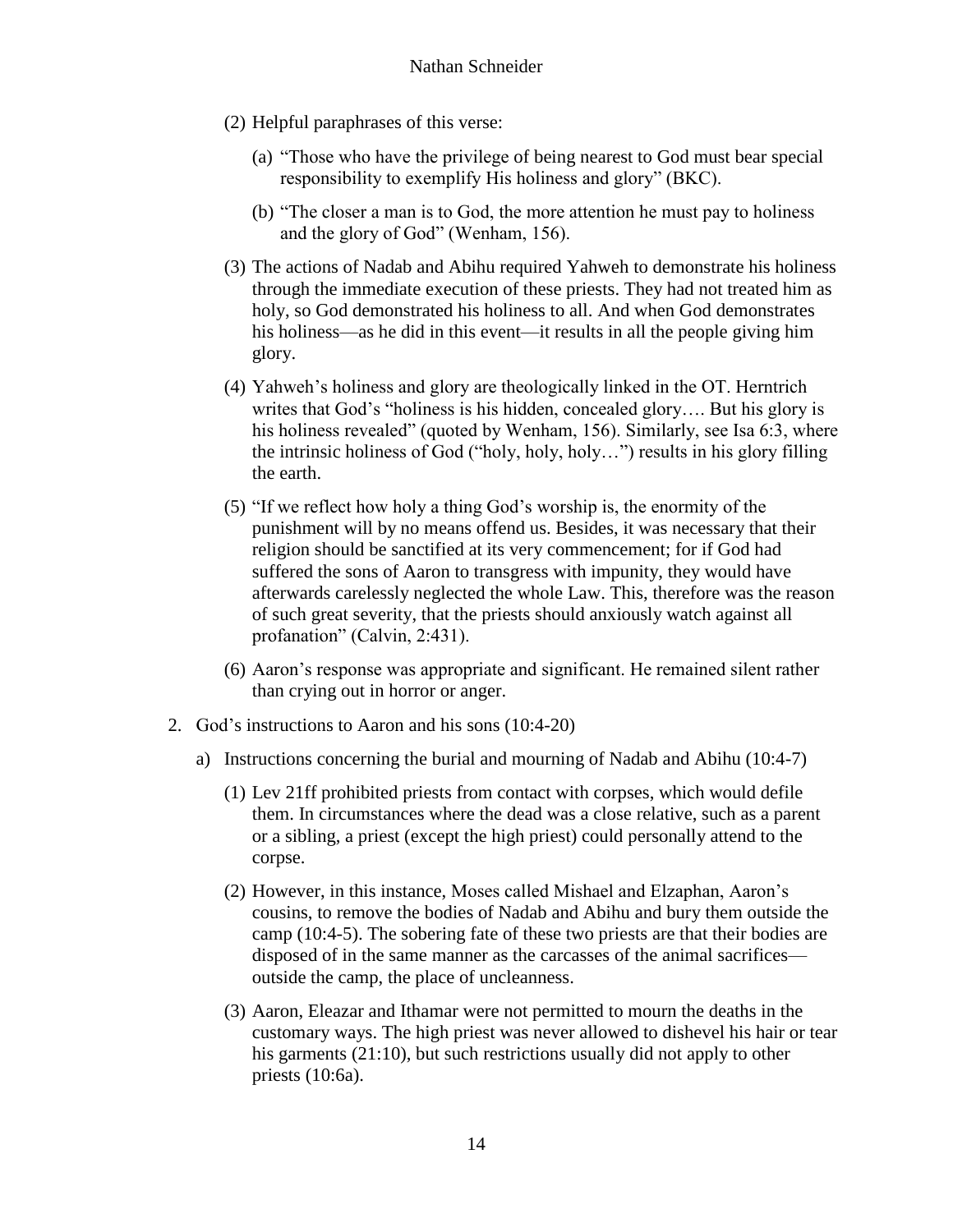- (4) In this case, not even Aaron's sons were permitted to mourn, most likely because such action could be perceived by the people as sympathy for the deceased and a questioning of Yahweh's justice.
- (5) Moses warns Aaron and his sons that mourning would result in their deaths as well, which would place the entire nation in jeopardy (10:6b). This statement, once again, underscores the centrality of Israel's priesthood for the life and vitality of the nation. Without the priesthood, the nation could not stand before Yahweh.
- (6) At the same time, the text displays a beautiful grace. While Aaron and his sons must maintain their holiness as anointed priests and so not leave the tabernacle to participate in the burial and mourning (10:7), the congregation was allowed to mourn for the deceased on their behalf. In other words, while Aaron and his sons continued in their intercessory on the people's behalf, the people mourned for Aaron's sons on Aaron's behalf. Both parties did what the other couldn't do.
- b) Instructions concerning the priestly responsibilities (10:8-11)
	- (1) Reassurance of Aaron's high priesthood (10:8)
		- (a) This is the only instance in Leviticus in which Yahweh directly addresses Aaron without Moses' mediation.
		- (b) By doing this, any question regarding Aaron's legitimacy as high priest is answered. Yahweh is directly reassuring Aaron that the disobedience and death of his sons did not dissolve his role as priest.
	- (2) Responsibility to maintain sobriety (10:9)
		- (a) When a priest was on duty at the tabernacle, he was responsible to remain sober-minded, which involved abstaining from wine and strong drink.
		- (b) Wine refers to beverages made of fermented fruit juice. Strong drink most likely constitutes something like barley beer rather than distilled alcohol, which was not produced in ancient Israel.
		- (c) There is no indication that alcohol was outright prohibited. Wine was a staple of the ANE. Several NT preachers have attempted to use this verse to indicate that all priests were prohibited from drinking alcohol, but the text clearly indicates the circumstances when this command was applicable.
		- (d) Nevertheless, the intoxicating effects of alcohol are well discussed throughout the OT, and the Bible is replete with warnings regarding its use.
		- (e) In the case of priests, their intercessory role necessitated clear thinking. In fact, imbibing alcohol while "on duty" would result in their death.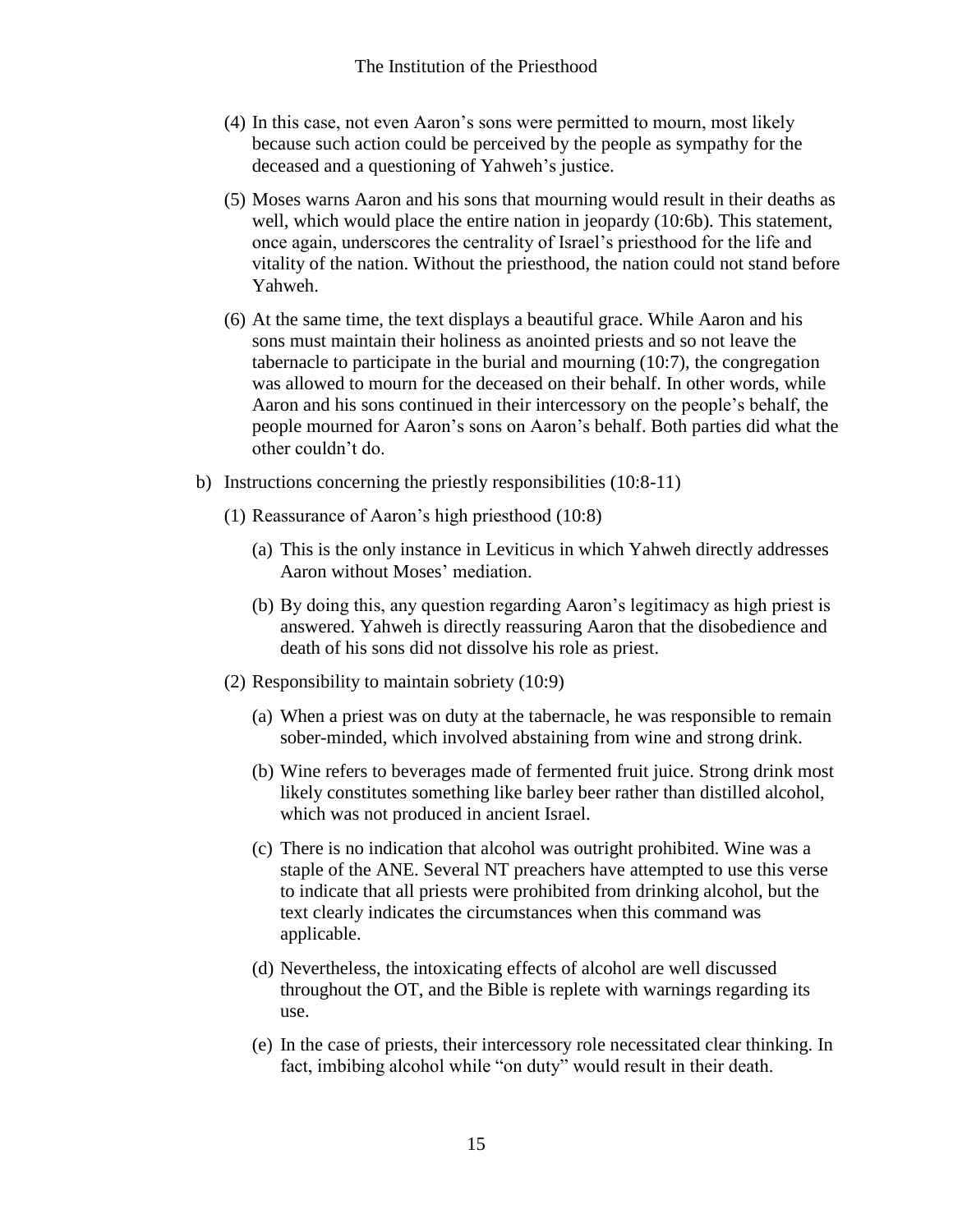#### Nathan Schneider

- (f) Many commentators, including Jewish rabbinical traditions, have suggested that this command flows out of the events of 10:1-2. Perhaps Nadab and Abihu had become intoxicated, clouding their judgment and leading to their disobedience.
- (g) The command to abstain from alcohol constituted a permanent statute in Israel. However, the syntax of 10:10-11 indicates that 10:9b acts as a hinge transitioning to the next two priestly responsibilities. Another way of translating this would be, "It shall be a statute forever throughout your generations, as well as to distinguish…and to teach…"
- (3) Responsibility to have discernment (10:10)
	- (a) "Distinguish" literally means "to divide, separate, or make a distinction." Such a responsibility naturally builds off of the need for sober thinking (10:9).
	- (b) The priests had the important responsibility of distinguishing between two classes and two conditions:
		- (i) Holy vs. common

Holy and common describe the *status* of a person, place, time, or object. Whatever is holy has been dedicated to Yahweh's service. Whatever is not holy is common. To treat a holy person or thing as if it were common was to *profane* it. Conversely, something common could be made holy by *consecrating* it.

(ii) Clean vs. unclean

Clean and unclean describe the *condition* of a person, place, or thing. Cleanness can be viewed as the default "normal" condition. Something clean could be *defiled* and become unclean. Conversly, something unclean could be *purified* and thus made clean.

- (c) Understanding and navigating these categories was a matter of everyday life for Israel. The purity laws (chs. 11-15) and holiness code (chs. 17-25) provide the details on how these categories intersected with life, and they taught the people important spiritual and theological lessons about covenant life in a fallen world.
- (d) The priest had the responsibility of recognizing these distinctions and helping the people distinguish them as well.
- (e) Ezekiel 22:25 notes that the priests of Jerusalem before the exile "made no distinction between the holy and the common, neither have they taught the difference between the unclean and the clean." Their abdication of this central priestly responsibility was one of the contributing factors for the coming judgment against Judah.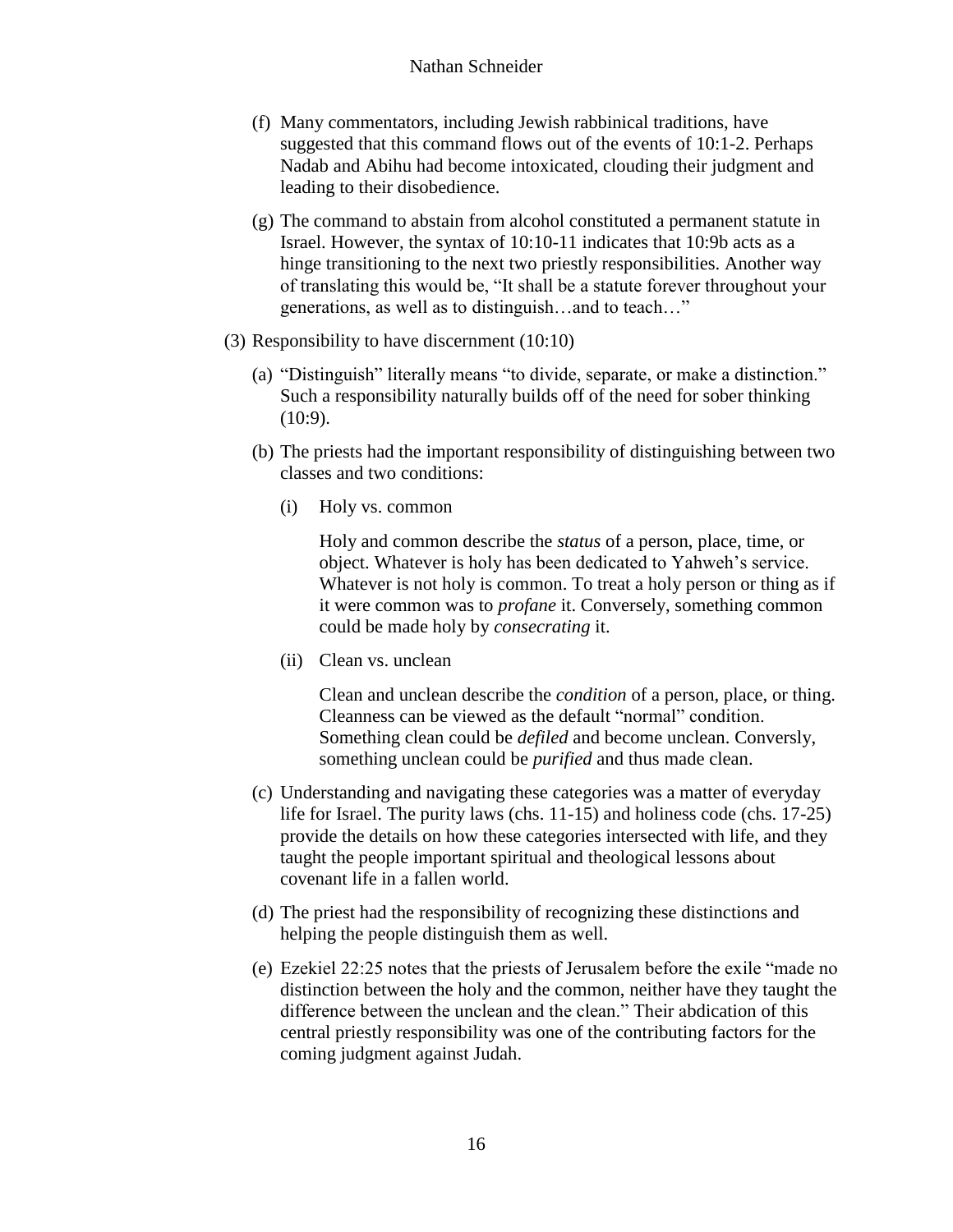- (4) Responsibility to teach the people (10:11)
	- (a) The priests were also responsible for instructing the people so that they clearly understood the laws and statutes that governed them as the covenant community.
	- (b) Lev 14:57, Deut 24:8, Neh 8:2, 8, 9, Ezek 22:25; Mal 2:7 indicate that one of the widespread responsibilities of the priests were to instruct in the moral and ceremonial aspects of the law. The people needed to understand how to live in righteousness and holiness, as well as how to remain in a ceremonially clean condition, or how to pursue purification when needed.
- c) Instructions concerning the priestly portions of the offerings (10:12-20)
	- (1) Moses' instructions concerning the grain and peace offerings (10:12-15)
		- (a) Both the grain and peace offerings referenced in this section refer to those offerings that were part of the inauguration of the sacrificial system on the eighth day following the consecration of Aaron and his sons as priests.
		- (b) This means that the events of ch. 10 occurred on the same day as the events of ch. 9, so close to the conclusion of those sacrifices that the priests had not yet eaten their portions.
		- (c) Priests were to offer up a handful of the grain offering on the altar as its "memorial portion" (4:2). The rest belonged to them as their portion (4:3). Only the priest and his sons (who were also priests) could eat it, and only in a holy place (i.e., beside the altar) since it was holy (10:12-13). The rest of his family (e.g., wife, daughters, etc.) had not been consecrated and thus were common and could not eat what was holy.
		- (d) The fat of the peace offering was offered on the altar as Yahweh's portion, while the right breast and thigh were given to the priest as his portion (7:31-35). Unlike the grain offering, all of the priest's family could partake of the peace offering meat, as long as they consumed it in a clean place (10:14-15).
		- (e) The catastrophe of Nadab and Abihu had apparently interrupted the normal progress of the sacrifices. Since Aaron and his sons had not yet eaten their portions, Moses instructed them to eat them as the law prescribed. In other words, since they were still on duty, they needed to continue their priestly responsibilities.
	- (2) Moses' admonition concerning the sin offering (10:16-20)
		- (a) Moses then inquired about the portions of the sin offering belonging to the priest. When he learned that Aaron's sons had burned all of its flesh on the altar (10:16), he became angry, as it was a violation of the sin offering regulation.
		- (b) When a priest carried the blood of a sin offering inside the tabernacle to apply it to the horns of the altar of incense, the entire animal except for the